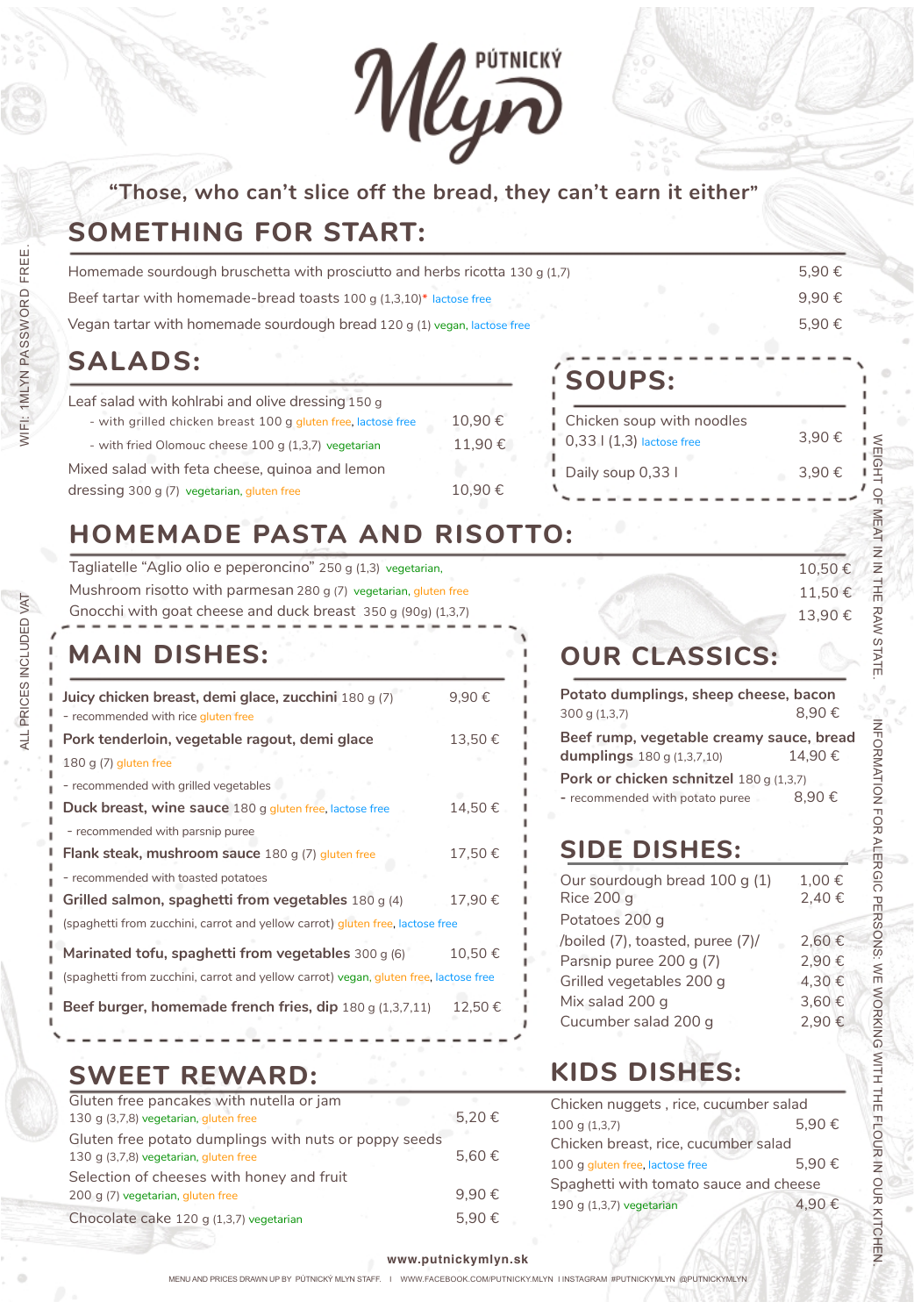Mlym

**"There is more philosophy in a bottle of wine than in all books"**

# **SPARKLING WINES:**

| Prosecco DeGiusti Extra dry, Millesimato,         |           |  |
|---------------------------------------------------|-----------|--|
| Conegliano-Valdobbiadene DOC 0,751                | 23,00 € 1 |  |
| Prosecco DeGiusti Brut, Conegliano-Valdobbiadenne |           |  |
| DOC 0,75                                          | 25,00 € ∎ |  |
| DeGiusti Frizzante, Conegliano-Valdobbiadenne     |           |  |
| DOC 0,11                                          | 2.80 € ∎  |  |
|                                                   |           |  |

**WHITE WINES:**

| Rizling Rýnsky, Late harvest<br>Víno DIOUS, Suché / Dry         | 19,00€ |
|-----------------------------------------------------------------|--------|
| Rizling Vlašský, Cabinet<br>Víno DIOUS, Suché / Dry             | 18,00€ |
| Chardonnay, Late harvest<br>Víno DIOUS, Suché / Dry             | 19,00€ |
| Devín, Grapes selection<br>Víno DIOUS, Polosuché / Semi-dry     | 27,00€ |
| Nória, Grapes selection<br>Víno DIOUS, Suché / Dry              | 24,00€ |
| Pinot Gris, Grapes selection<br>Víno DIOUS, Suché / Dry         | 20,00€ |
| Sauvignon, Grapes selection<br>Víno DIOUS, Polosuché / Semi-dry | 19,00€ |
| Pinot Blanc, Late harvest<br>Víno DIOUS, Suché / Dry            | 19,00€ |
|                                                                 |        |

# **CHAMPAGNE:**

Veuve Clicquot Brut 72,00 €

WIFI:

N<br>NATIMI

PASSWORD FREE.

# **ROSÉ WINES:**

| Cabernet sauvignon rosé, Late harvest<br>Víno DIOUS, Polosuché /Semi-dry |  | 18.00€ |
|--------------------------------------------------------------------------|--|--------|
| Dunaj rosé, Grapes selection<br>Víno DIOUS, Suché / Dry                  |  | 19,00€ |
| <b>RED WINES:</b>                                                        |  |        |
| Frankovka Modrá, Grapes selection                                        |  |        |
| Víno DIOUS, Suché / Dry                                                  |  | 19,00€ |
| Modrý Portugal, Late harvest                                             |  |        |
| Víno DIOUS, Suché / Dry                                                  |  | 19,00€ |
| Cabernet Sauvignon, Late harvest                                         |  |        |
| Víno DIOUS, Suché / Dry                                                  |  | 19,00€ |
| Dunaj, Grapes selection                                                  |  |        |
| Víno DIOUS, Suché / Dry                                                  |  | 29,00€ |

# **WINES BY THE GLASS:**

|                 | Malvasia, IL Pumo, IGT Salento, Italia, dry  |                   |
|-----------------|----------------------------------------------|-------------------|
|                 | Primitivo, IL Pumo, IGT Salento, Italia, dry |                   |
|                 | Sauvignon blanc, Dona Paula, Argentina, dry  |                   |
|                 | Malbec, Dona Paula, Argentina, dry           |                   |
| $0,101 - 2,10€$ | $0,251 - 5,20 \in$                           | $0.51 - 9.50 \in$ |

1. Cereals contain gluten (wheat, rye, barley, oats, spelt, kamut or their hybrid varieties) and products thereof .

2. Crustaceans and products thereof.

3. Eggs and products thereof.

4. Fish and products thereof.

5. Peanuts and products thereof.

6. Soybeans and products thereof.

7. Milk and products thereof.

8. Nuts i.e.: almonds, hazelnuts, walnuts, cashews, pecan nuts, Brazil nuts, pistachio nuts, macadamia nuts and Queensland nuts and products thereof.

9. Celery and products thereof.

10. Mustard and products thereof.

- 11. Sesame seeds and products thereof.
- 12. Sulphur dioxide and sulphites at concentrations of more than 10mg/kg or 10 mg/l.

13. Lupin and products thereof.

14. Molluscs and products thereof.

\* It is not recommended that uncooked meat and eggs be consumed by children, pregnant, breastfeeding women and people with weakened immunity. In our restaurant we work with all the above allergens, so meals may contain trace elements of these products.

**ALERGENS**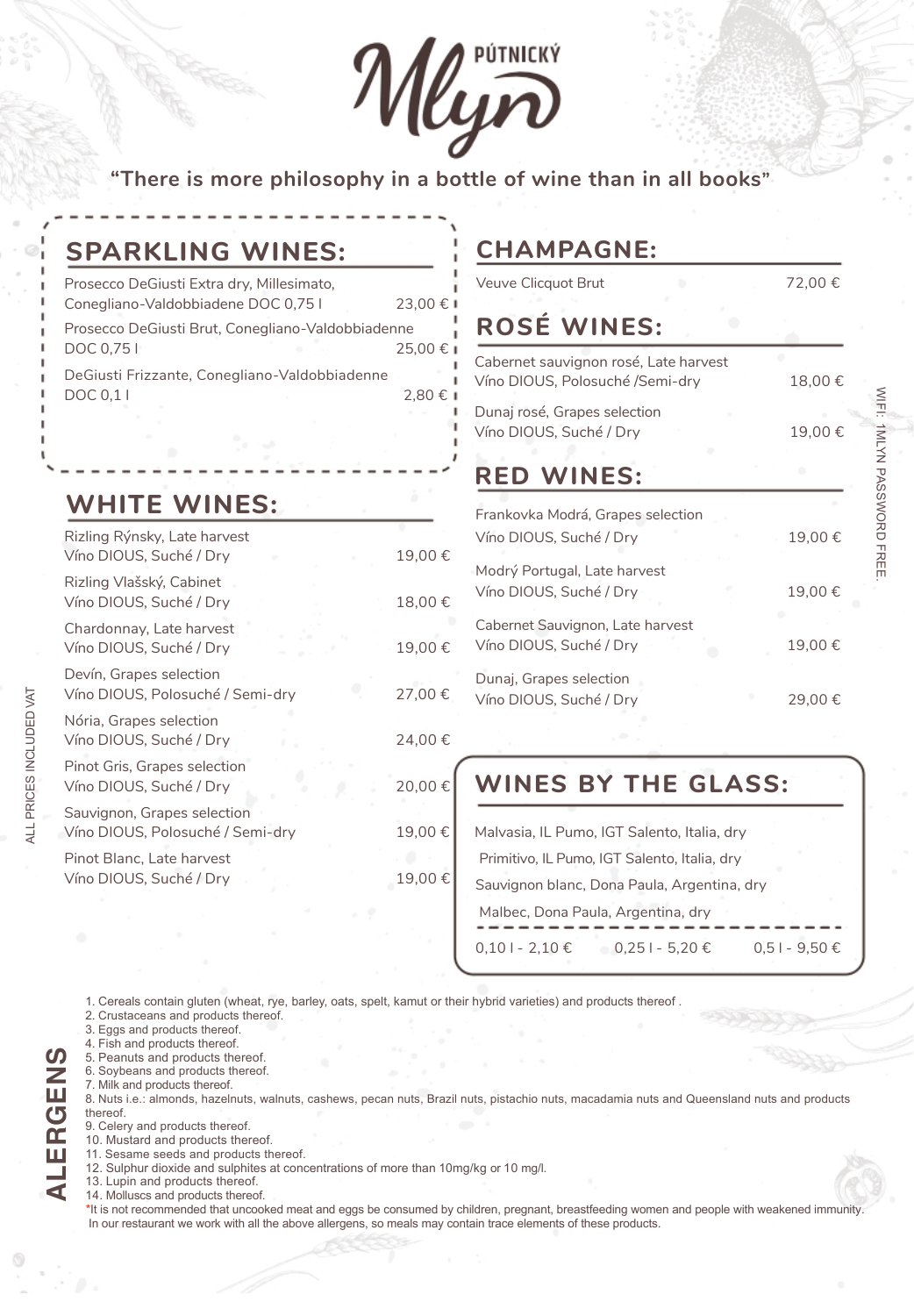

**Men's high jinks… but also for brave women.**

# **APERITIFS 0,08 l: VODKA 0,04 l:**

2,30 € 2,30 € 2,30 €

**GIN 0,04 l:** Beefeater 2,50  $\epsilon$ 

# **IRISH KISS 0,04 l:**

Martini bianco Martini extra dry

Baileys 2,70 €

Absolut pure

| <b>Bacardi Superior</b> | 2,30€      |
|-------------------------|------------|
| Zacapa 23 años          | $6,50 \in$ |
| Captain Morgan Spiced   | 2.30€      |
| Diplomatico 12 y.o.     | 5,60 €     |
| Don Papa 7 y.o.         | 6,10€      |

# **BRANDY AND COGNAC 0,04 l:**

| Karpatské brandy špeciál | 4.20€ |
|--------------------------|-------|
| Metaxa 7*                | 3.30€ |
| Martell V.S.O.P.         | 6.90€ |

# **FOR PIRATES 0,04 l: GRAPPA AND SPIRITS 0,04 l:**

| Grappa bianca          | 2.90€ |
|------------------------|-------|
| Spišská borovička      | 2.20€ |
| Slovak pear spirit 52% | 3.90€ |
| Slovak plum spirit 52% | 3.90€ |
|                        |       |

# **LIQUEURS AND BITTERS 0,04 l: WHISKY, BOURBON 0,04 l:**

| <b>Fernet Stock</b> | 2,10€ |
|---------------------|-------|
| Becherovka          | 2,20€ |
| Jägermeister        | 2,50€ |
| Demänovka           | 2,10€ |
| Aperol              | 2,10€ |
| Vilmoš pear         | 2,60€ |

# **MIXED DRINKS 0,2 l:**

| Aperol spritz |  |       |
|---------------|--|-------|
| Mojito        |  | 5,90€ |
| Virgin mojito |  | 5,90€ |
| Hugo          |  | 5,10€ |
|               |  | 5,90€ |

| Jim Beam                 | 2,90€ |
|--------------------------|-------|
| Jameson                  | 3,30€ |
| Johnnie Walker Red Label | 2,90€ |
| Jack Daniels             | 3,80€ |
| Four roses               | 2,90€ |
| Tullamore D.E.W.         | 3,30€ |
|                          |       |

# **GOLD FROM TAP:**

| Draught Pilsner Urquelle 11,5° 0,50 l       | 2.90€ |
|---------------------------------------------|-------|
| Draught Pilsner Urquell 11,5° 0,30 l        | 2.40€ |
| Radegast Birell - alcofree fl. 0,49% 0,50 l | 2.20€ |
| Birell radler pomelo-grep alcofree          | 2,20€ |
| fl. $0,25\%$ $0,501$                        |       |

### **www.putnickymlyn.sk**

MENU AND PRICES DRAWN UP BY PÚTNICKÝ MLYN STAFF. I WWW.FACEBOOK.COM/PUTNICKY.MLYN I INSTAGRAM #PUTNICKYMLYN @PUTNICKYMLYN